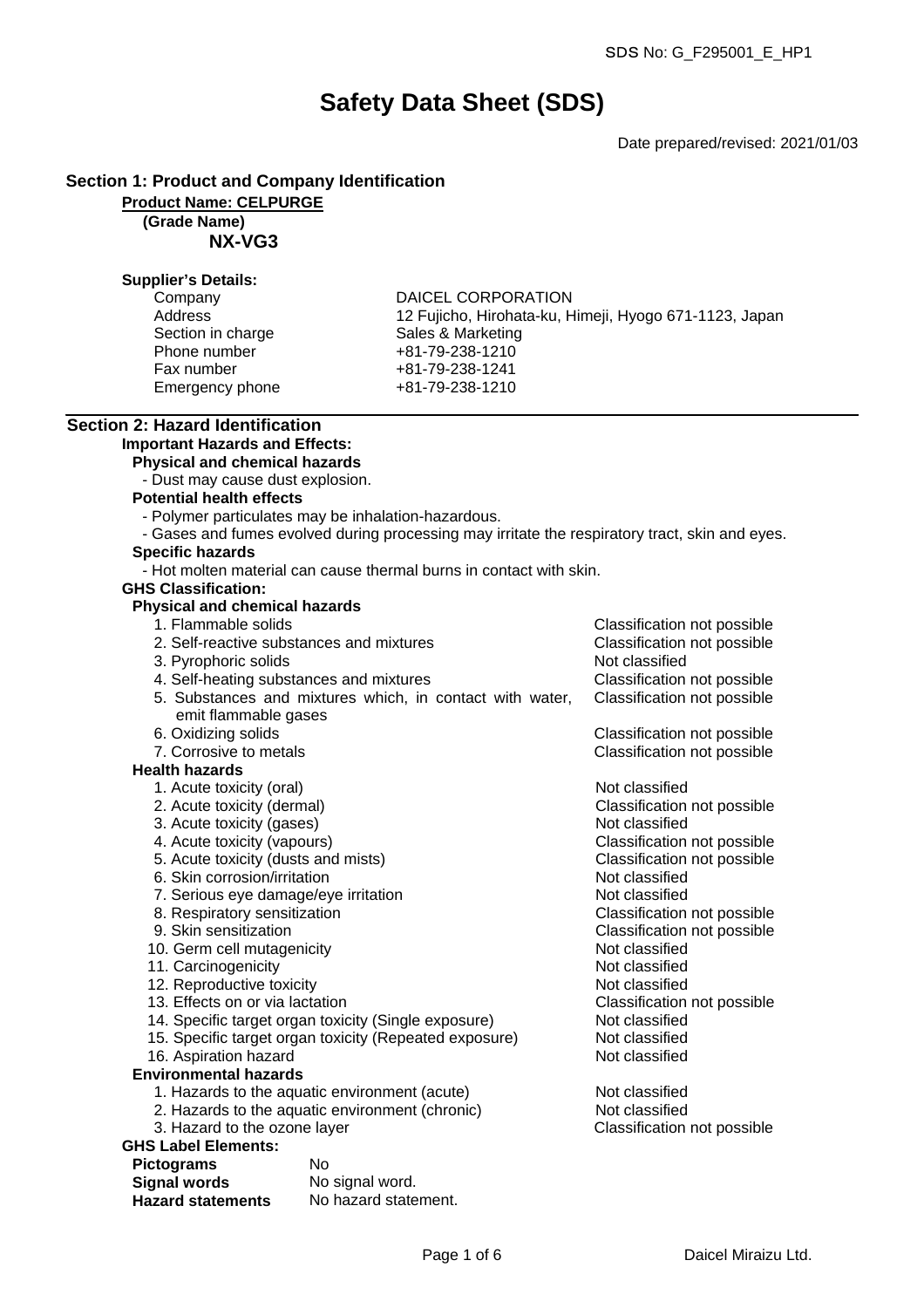#### **Precautionary statements**

Prevention

- Read the Safety Data Sheet (SDS) before handling the material. Do not handle until all safety precautions have been understood.

- Use protective gears when you handle the material.

- Provide a local ventilation system in the processing room.
- Avoid release to the environment.

- Use appropriate fire extinguisher in case of fire.

Response

- IF IN EYES: Rinse cautiously with water for several minutes. Remove contact lenses, if present and easy to do. Continue rinsing.

- If eye irritation persists: Get medical advice/attention.

- IF ON SKIN: Wash with plenty of water.

**Storage** 

- Protect from sunlight. Store away from heat, open flames and all ignition sources.

Disposal

- Dispose of contents and container should be in accordance with applicable laws and ordinances.

#### **Section 3: Composition/Information on Ingredients Substance/Mixture:**

## Mixture

## **Ingredients:**

Polycarbonate(PC) Styrene-acrylonitrile copolymer(SAN) Filler

Others (Trade Secret)

## **Composition:**

PC+SAN Equal to or greater than 45 mass percent Filler **Example 20** mass percent and the Less than 50 mass percent Others **Contract Contract Contract Contract Contract Contract Contract Contract Contract Contract Contract Contract Contract Contract Contract Contract Contract Contract Contract Contract Contract Contract Contract Contrac** 

\* Trade secret as to precise ratio of ingredients.

**Hazardous Ingredients/Impurities, which are within the meaning of the GHS, and are present above cut-off level:**

The material(s) does not contain any hazardous ingredients/impurities.

**Published Reference No. of Gazette (Japan):**

#### PC:7-738, SAN:6-126 **CAS No:**

PC:25971-63-5, SAN:9003-54-7

### **Section 4: First-Aid Measures**

#### **Inhalation:**

If inhaled a volume of vapors or gases of the hot molten material, remove victim to fresh air and keep at rest. Get medical attention in case having coughs, breathing or other difficulties.

### **Skin Contact:**

Wash with water. Get medical attention in case of suffering from eczema. If contacted with condensates of gases evolved from the hot molten material, wash thoroughly with soapy water. If contact with the hot molten material, cool in clean water and get medical attention.

#### **Eye Contact:**

Rinse eyes with plenty of water immediately. Rubbing eyes may cause irritation or injure the cornea. Remove contact lenses, if present and easy to do. Get medical attention in case of any abnormalities.

#### **Ingestion:**

No acute toxicity if swallowed. If large amount swallowed, get medical attention.

### **Section 5: Fire-Fighting Measures**

#### **Extinguishing Media:**

Water, carbon dioxide, dry chemical, foam

## **Specific Hazards arising from the Chemical:**

The material may produce intense heat, dense black smoke, toxic fumes of gases containing carbon dioxide, carbon monoxide and nitrogen/phosphorus/halogen compounds on combustion.

## **Special Protective Actions for Fire-Fighters:**

Fire-fighters should be equipped with self-contained breathing apparatus and wear proper protective equipment (helmet with face shield, bunker coats, gloves and rubber boots).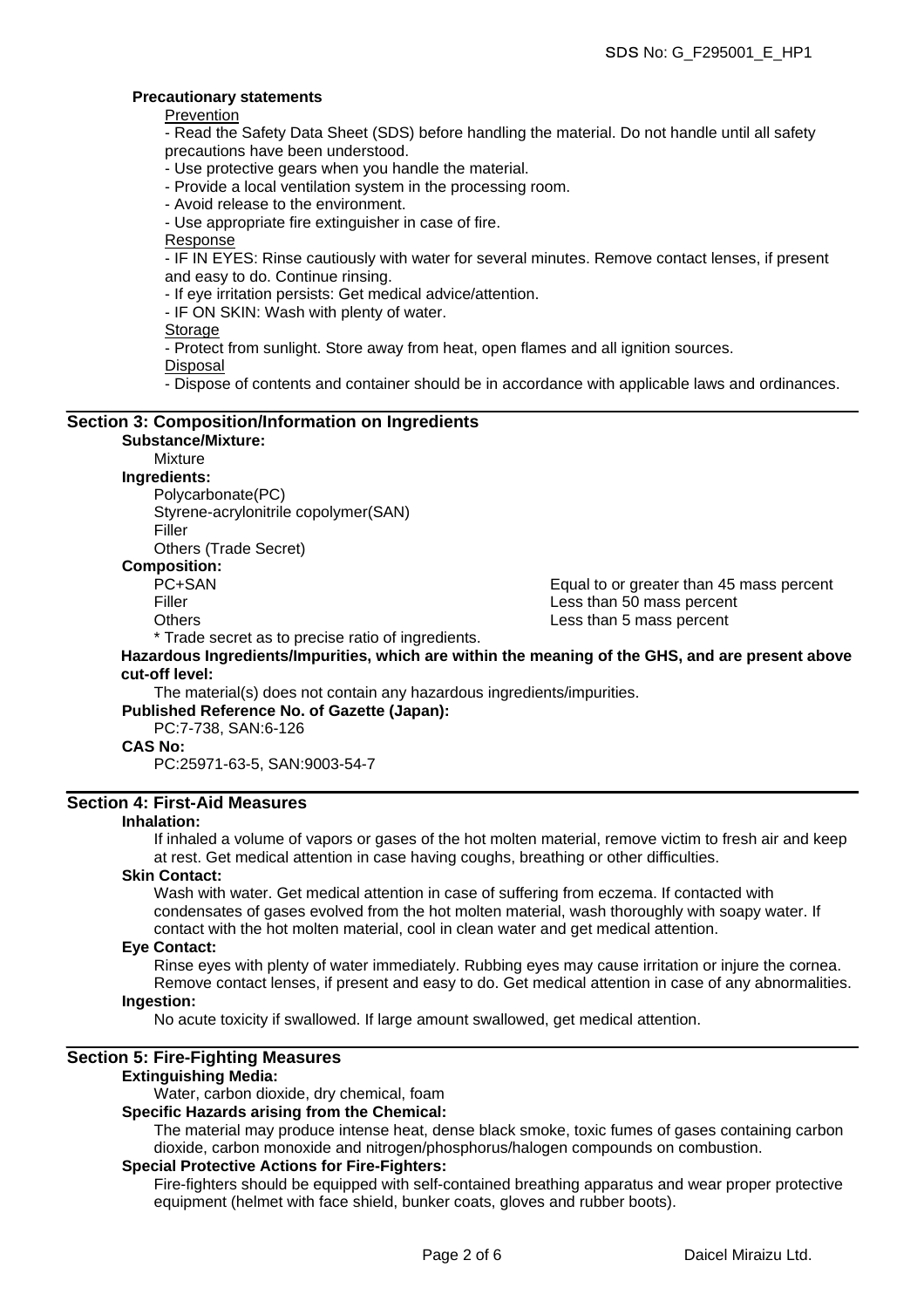#### **Section 6: Accidental Release Measures**

#### **Personal Precaution, Protective Equipment and Emergency Procedures:**

Spilled material may cause slippage. Collect and dispose them with proper protective gears on if spilled.

#### **Environmental Precautions:**

Spills and releases of the material might cause environmental pollution. Immediate and full recovery should be done if accidentally spilled or released.

#### **Methods and Materials for Containment and Cleaning Up:**

Shovel and sweep up spills and releases, or use industrial vacuum cleaner. Put them into container for disposal.

#### **Second Accident Prevention Measure:**

Eliminate heat, open flames and all ignition sources nearby.

#### **Section 7: Handling and Storage**

#### **Handling:**

#### **Technical measure**

- Wear protective gears to avoid burn on molding process.
- Wear protective gears to avoid contact in eyes or on skin, and to avoid inhalation, whenever gases,

fumes or dusts are generated on handling or processing. Local ventilation may be recommended. **Hygienic measure**

- Gases and fumes evolved during processing may irritate the respiratory tract and skin, large amount of them might cause nausea and headache in certain people. Avoid inhalation.
- Do not bend head/hands to the nozzle/dies during processing. The hot molten materials may be splashed due to evaporation of absorbed moisture. Installation of splash prevention cover to the processing machines is recommended. Pay attention especially at around the higher limit of the temperature range. The higher the temperature is, the readilier the material splash occurs.

#### **Precautions for safe handling**

- Molten material under high temperature may decompose and produce hazardous gases and may ignite at worst when left in air uncooled, so cool it down (for example, in water) immediately.
- Molten material inside the heating unit (for example, heating barrel of injection machine) under high temperature may produce hazardous gases when left for a time, so be careful.
- Dust emerged from cutting, sanding, grinding or other mechanical processing may cause dust explosion with static discharge or electrical sparks. Keep work places clean to avoid accumulation.

#### **Storage:**

#### **Conditions for safe storage**

- Protect from sunlight. Keep away from heat, open flames and all ignition sources. Take precautionary measures against static discharge. Protect from water and moisture. Avoid overload to prevent collapse of cargos.

#### **Specific designs for vessels**

- No information is available.

## **Section 8: Exposure Controls/Personal Protection**

## **Control Concentration:**

## Not established.

## **Tolerable Concentration:**

Not established. The figures shown below can be used for reference.

| Japan Association of Industrial Health (2014) Class 3 dust |                |                                         |                    |
|------------------------------------------------------------|----------------|-----------------------------------------|--------------------|
|                                                            | TWA            | respirable                              | $2 \text{ mg/m}^3$ |
|                                                            | <b>TWA</b>     | total                                   | $8 \text{ mg/m}^3$ |
| <b>ACGIH (2012)</b>                                        |                | PNOS (Particle Not Otherwise Specified) |                    |
|                                                            | <b>TLV-TWA</b> | respirable                              | $3 \text{ mg/m}^3$ |
|                                                            | <b>TLV-TWA</b> | total                                   | 10 mg/m $3$        |
|                                                            |                |                                         |                    |

#### **Engineering Measure:**

Gases and fumes may be evolved during processing at high temperature, therefore, installation of local ventilation is recommended.

#### **Respiratory Protection:**

Dust respirator should be worn in mechanical processing or sanding of moldings that may cause dust. In high gases/fumes concentration area, a chemical cartridge respirator (for organic chemicals) should be worn.

#### **Hand Protection:**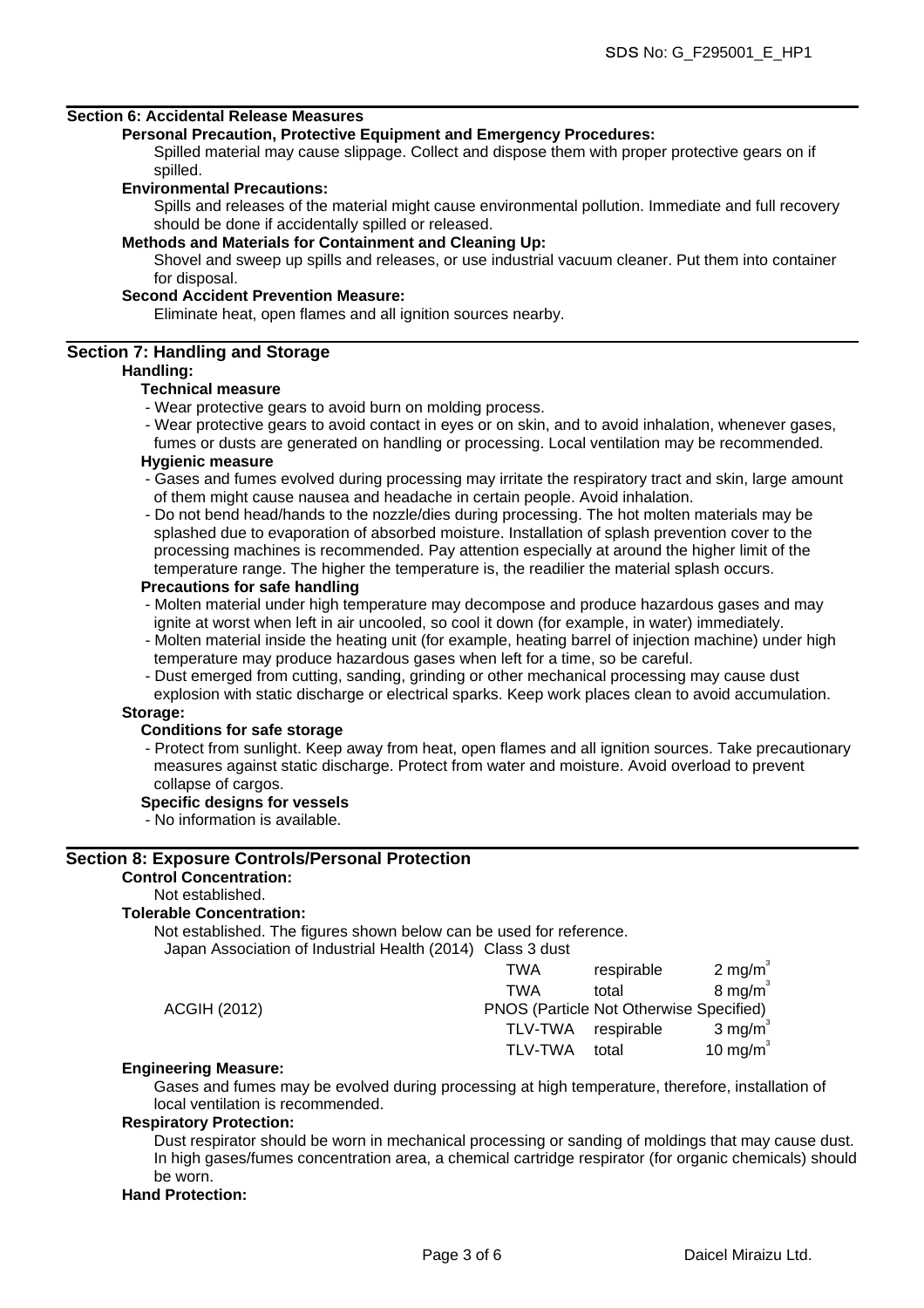Use adiabatic gloves in handling molten material. **Eye Protection:** Use protective goggles in operations that may cause dust.

#### **Skin and Body Protection:**

Wear clothes with long sleeves in handling hot molten material.

| <b>Section 9: Physical and Chemical Properties</b>   |                                                                  |
|------------------------------------------------------|------------------------------------------------------------------|
| <b>Physical State:</b>                               | Solid in granular shape                                          |
| Colour:                                              | Indefinite (the colour differs depening on the colour<br>number) |
| Odour:                                               | Odourless (normal temperature)                                   |
| <b>Melting Point/Freezing Point:</b>                 | Shows no definite melting point.                                 |
| <b>Flammability:</b>                                 | May catch fire                                                   |
| <b>Upper/Lower Flammability or Explosive Limits:</b> | No information                                                   |
| <b>Flash Point:</b>                                  | No information                                                   |
| <b>Auto-Ignition Temperature:</b>                    | No information                                                   |
| Solubility:                                          | Insoluble in water                                               |
| <b>Vapour Pressure:</b>                              | No information                                                   |
| <b>Relative Density:</b>                             | Approx.1.6                                                       |
| <b>Particle Characteristics:</b>                     | Polymer particles might form explosive gas mixture               |

## **Section 10: Stability and Reactivity**

#### **Reactivity:**

The material does not react with water.

**Chemical Stability:**

Stable in normal storage and handling.

#### **Possibility of Hazardous Reactions:**

# No information

## **Conditions to Avoid:**

Handling and storage near heat, open flames and all ignition sources. Storage under sunlight. **Incompatible Materials:**

None

#### **Hazardous Decomposition Products:**

The material may produce dense black smoke, toxic fumes of gases containing carbon dioxide, carbon monoxide and nitrogen/phosphorus/halogen compounds on combustion.

#### **Section 11: Toxicological Information**

| <b>Acute Toxicity (Oral):</b>                                                       |  |
|-------------------------------------------------------------------------------------|--|
| No data available                                                                   |  |
| <b>Acute Toxicity (Dermal):</b>                                                     |  |
| No data available                                                                   |  |
| <b>Acute Toxicity (Gases):</b>                                                      |  |
| No data available                                                                   |  |
| <b>Acute Toxicity (Vapours):</b>                                                    |  |
| No data available                                                                   |  |
| <b>Acute Toxicity (Dusts and Mists):</b>                                            |  |
| No data available                                                                   |  |
| <b>Skin Corrosion/Irritation:</b>                                                   |  |
| No data available (Gases/fumes evolved during drying/processing may be irritative.) |  |
| <b>Serious Eye Damage/Eye Irritation:</b>                                           |  |
| No data available (Gases/fumes evolved during drying/processing may be irritative.) |  |
| <b>Respiratory Sensitization:</b>                                                   |  |
| No data available                                                                   |  |
| <b>Skin Sensitization:</b>                                                          |  |
| No data available                                                                   |  |
| <b>Germ Cell Mutagenicity:</b>                                                      |  |
| No data available                                                                   |  |
| <b>Carcinogenicity:</b>                                                             |  |
| No data available                                                                   |  |
| <b>Reproductive Toxicity:</b>                                                       |  |
| No data available                                                                   |  |
| <b>Effects on or via Lactation:</b>                                                 |  |
|                                                                                     |  |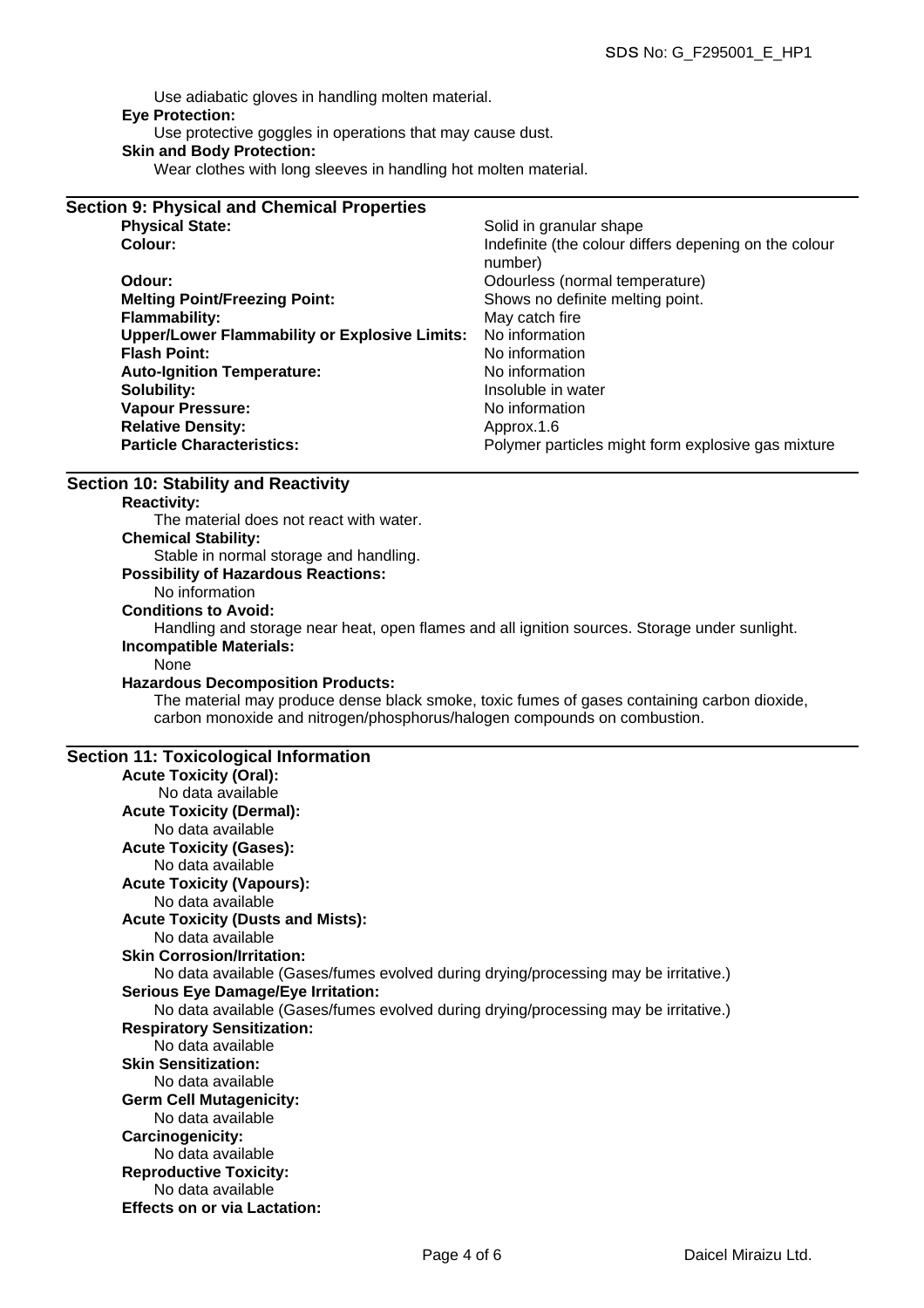No data available **Specific Target Organ Toxicity (Single Exposure):** No data available **Specific Target Organ Toxicity (Repeated Exposure):** No data available **Aspiration Hazard:** No data available

#### **Section 12: Ecological Information**

**Toxicity:**

No data available **Persistence and Degradability:** No data available **Bioaccumulative Potential:** No data available **Mobility in Soil:** No data available **Hazard to the ozone layer:** No data available **Other adverse effects:**

Never be abandoned or dumped in any ocean or water area in order to prevent marine animals and birds from ingesting.

#### **Section 13: Disposal Consideration**

Dispose of the material and its container should be in accordance with applicable laws and ordinances.

#### **Section 14: Transport Information**

The material is not classified as dangerous/hazardous substance/mixture under any international transport regulations by road, rail, sea or air.

**UN Number:** Not classified **UN Proper Shipping Name:** Not classified **UN Transport Hazard Class:** Not classified **UN Packing Group:** Not classified

**Environmental Hazards:** Not classified as marine pollutant substance/mixture according to the IMDG Code.

#### **Special Precautions for users:**

- Secure the containers firmly to prevent collapse of cargos.

- Avoid wetting or rough handling to prevent the containers from damage.
- Spilled material may cause a slipping hazard, therefore, collect them immediately if spilled.

### **Section 15: Regulatory Information**

#### **Domestic Regulation(Japan):**

#### **The Fire Defense Law**

- Designated as Flammables (3,000kg or above in storage).

#### **Poisonous and Deleterious Substances Control Law**

- Not designated as poisonous nor deleterious substances.

#### **Pollutant Release and Transfer Register (PRTR Law)**

- The material(s) does not contain any relevant substances.

### **Industrial Safety and Health Law (Article 57-2)**

- The material(s) does not contain any relevant substances.

#### **Wastes Disposal and Public Cleaning Law**

#### - Industrial Waste (Waste Plastics)

#### **Foreign Exchange and Foreign Trade Law**

- Goods relevant to row 16 of appended Table 1 of Export Trade Control Order.

#### **International Regulation:**

The material is not subject to the Montreal Protocol on Substances that Deplete the Ozone Layer, the Stockholm Convention on Persistent Organic Pollutants nor the Rotterdam Convention on the Prior Informed Consent Procedure for Certain Hazardous Chemicals and Pesticides in International Trade.

#### **Section 16: Other Information Disclaimer:**